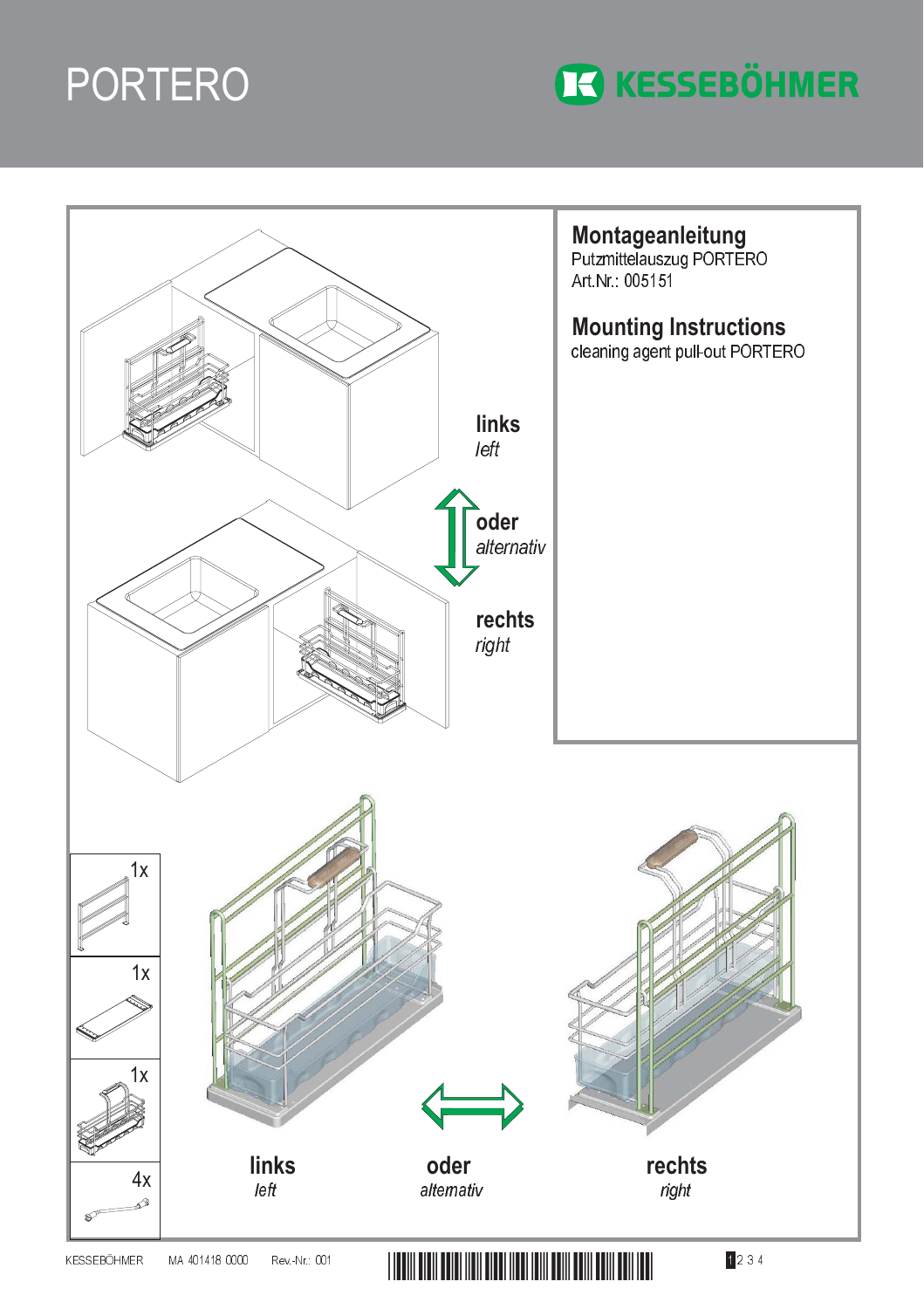## **PORTERO**



## SYMBOLE · SYMBOLS · SYMBOLES · SYMBOLI · SIMBOLOS · SIMBOLOS · MERKIT · SYMBOLER · **SYMBOLY · SYMBOLE ·**



Warnung! • Warning! • Avertissement! • Avvertenza! • ¡Advertencia! • Aviso! • Varoitus! • Advarsel! • Výstraha! • Ostrzezenie! •



Nicht korrekt! • Incorrect! • Incorrect! • Non corretto! • Incorrecto! • Incorrecto! • Väärin! • Ikke korrekt! • Nesprávnê! • Nieprawidlowo!



Korrekt! • Correct! • Correct! • corretto! • ¡Correcto! • Correcto! • Oikein! • Korrekt! • Správnê! • Prawidlowo!!



Fixieren/fixiert! • Secure/Secured! • Fixer/fixé • Fissare/fissato! • ¡Fijar/fijado! • Fixar/fixo! • Kiinnitä/kiinnitetty! • Spænde/sændt •



Lösen/gelöst! • Relese/Relesed! • Détacher/détaché • Allentare/allentato! • ¡Soltar/suelto! • Soltar/solto! • Irroita/irroitettu! • Løsne/løsnet · Povolit/povolento! · Zwolnic/zwolnione!



Keinen Akkuschrauber verwenden! • Do not use a cordless screwdriver! • Ne pas utiliser de tournevis à piles • Non utilizzare un avviatore a batteria! • ¡No itlizar tladro atornillador! • Não usar aparafusadora sem fio! • ÄlÄ käytä akkurruuvinväännintä! • Brug ikke batteriskukruetrækker! • Nepouziveite akušroubovák! • Nie uzvwac wkrtarki akumultorowei! •



PZ2-Schraubendreher verwenden! • Use a PZ2 screwdriver! • Utiliser un tournevis Pz2 • Usare il cacciavite Pz2! • ¡Utilizar un destornialldor Pz2! • Usar chave de parafusos Pz2! • Käytä PZ2-ruuviatalttaa! • Brug PZ2-skruetrækker! • Pouzijte krizový šroubovák Pz2! · Uzyc wkretaka Pz2!



Optionales Element! • Optional element! • Élément optionnel! • Elemento opzionale! • ¡Elemento opcional! • Elemento opcional! • Valinnainen elementti! • Valgfrit element! • Voltitelný prvek! • Element opcjonalny! •



Klick-Geräusch beim Einrasten! • Audible click on engagement! • << Clic>> lors de l'encliquetage • Quando si innesta si sente un clic! • ¡Ciaondo encaja se oye un clic! • Ruído de clique ao engatar! • Lukittuessa kuuluu klik-ääni! • Klikyd ved monterging! • Slysitelné zacvaknutí! · Trzask przy zaskakiwaniu! ·



Alle Maße in mm! • All dimensions in mm! • Toutes les dimensions en mm! • Tutte le dimensioni in mm! • ¡Todas las medidas son en mm! • Todas as medidas em mm! • Kaikki mitat mm! • Alle mal er mm! • Vsechny rozmery v mm! • Wszystkie wymiary w mm! •

Die technische Darstellung und Maßangaben -auch bei Abbildungen und Zeichnungen - sind unverbindlich. Konstruktionsverbesserungen sind vorbehalten! • Technical information and stated dimensions (including in illustrations and drawings) must not be regarded as binding. Design subject to change without notice (in interest of improvement)! • Les illustrations technique et les cotes y compris sur les schémas et les dessins sont non contractuelles. Sous réserve d'améliorations de la construction! • Le rappresentazioni tecniche e le indicazioni delle dimensioni anche nelle figure e nei disegni non sono vincolanti. Con riserva di miglioramenti di progettazione! . Las descripciones técnicas y los datos dimensionales, inclusive los incluidos en fotos y figuras, son meramente orientativos y no vinculantes. ¡Reservado el derecho a mejoras constructivas! • As descrições técnicas e as indicações de medidas também em ilustrações e desenhos não são de natureza imperativa. Salvo melhoramentos de construção! • Tekniset pirrokset ja mitat myös kuvissa ja pirroksissa olevat ovat sitoumuksetta. Oikeus teknisiin parannuksiin pidätetään! • De tekniske fremstillinger og måleangivelser også i figurer og tegninger er vejledende. Forbehold for konstruktionsforbedringer! • Technické znázorniní a rozmiry i na obrázcích a výkresech jsou nezávazné. Konstrukèní zmìny vyhrazeny! • Prezentacje techniczne i dane wymiarowe takze na rysunkach sa niewiazace. Zmiany konstrukcyjne zastrzezone! •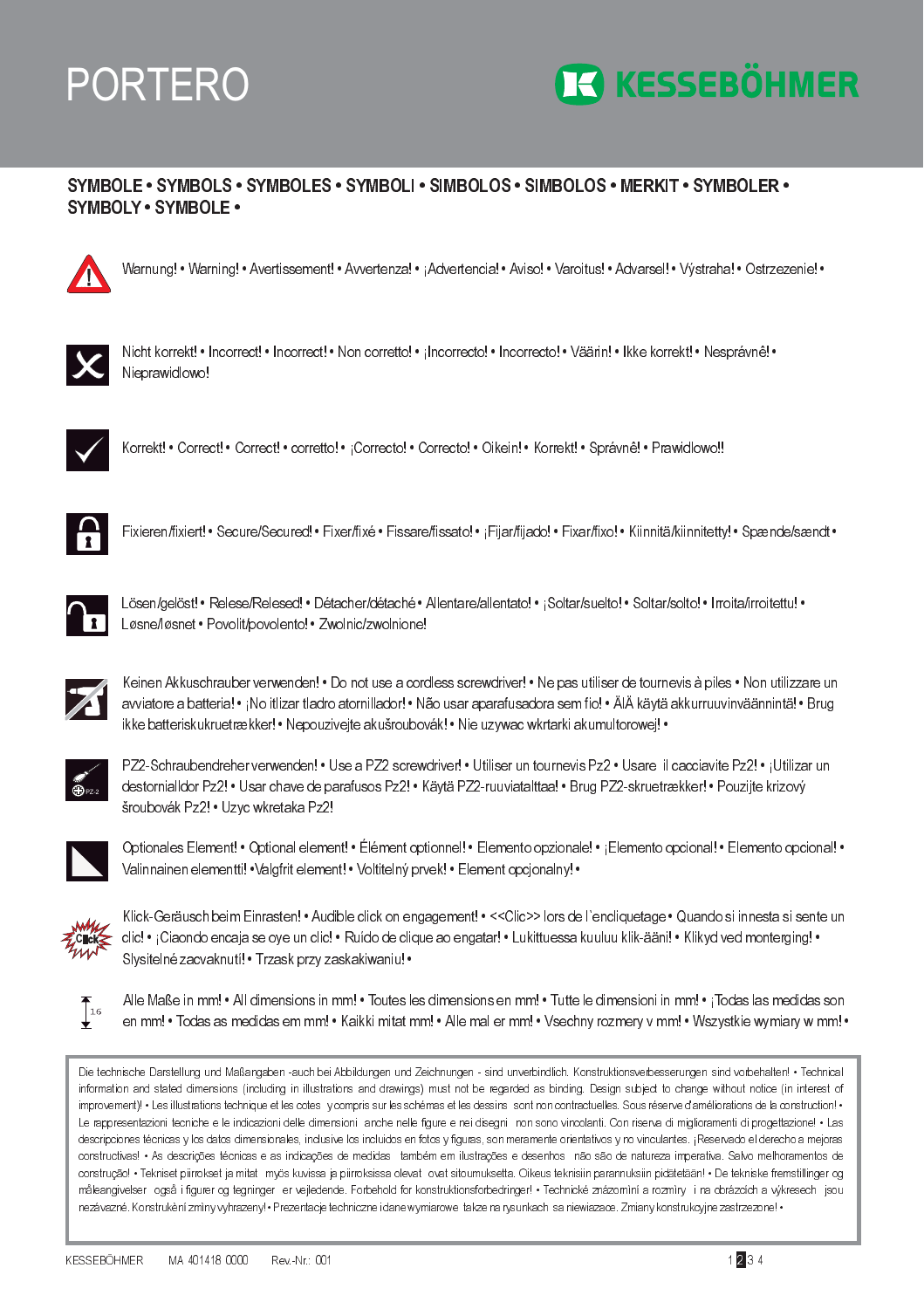## PORTERO